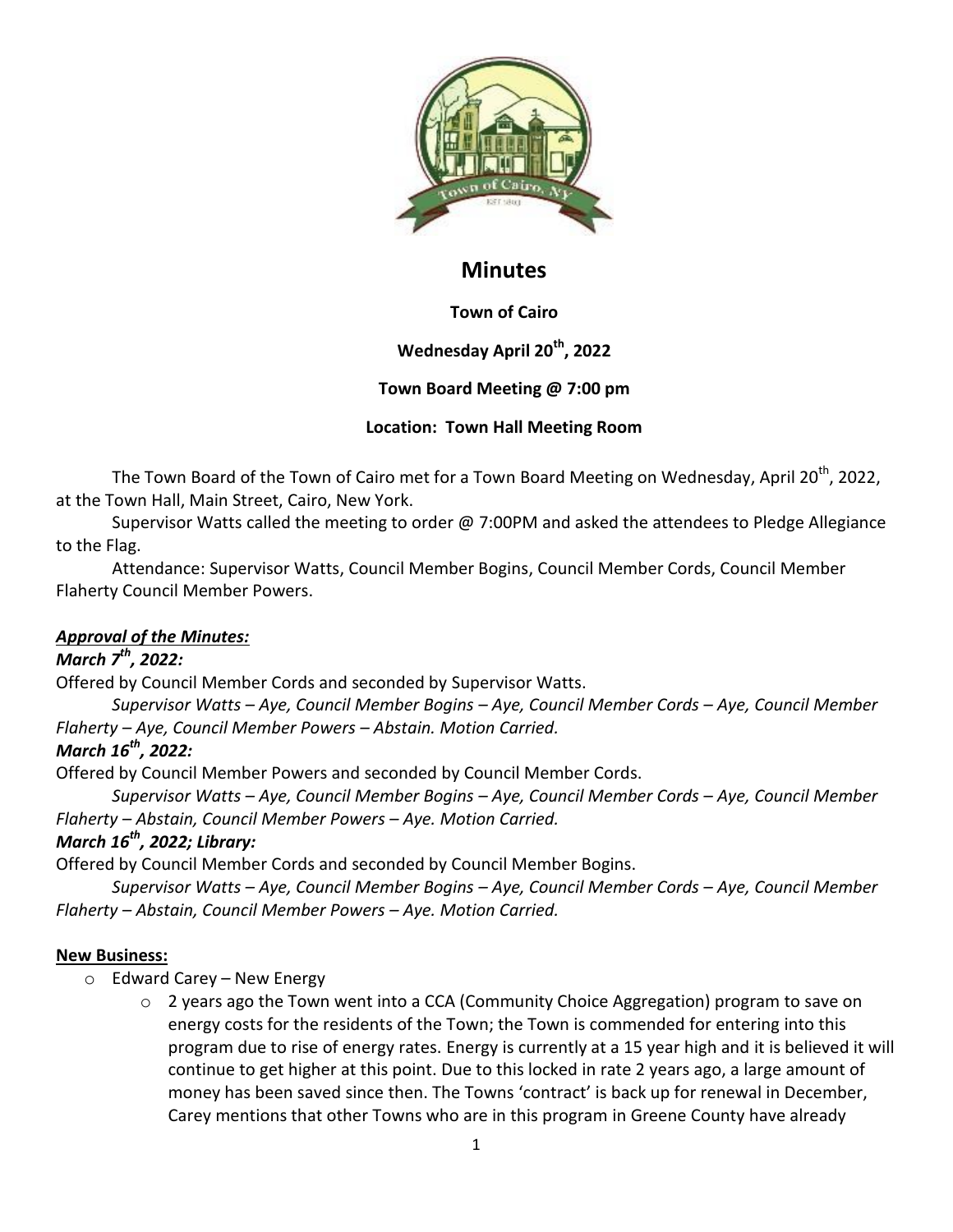renewed and his job is to just mention again what the program is and if anyone has any more questions about the program. According to Carey the savings on energy within the Town of Cairo was roughly \$400,000 dollars, which is fantastic.

A CCA is when a business or a municipality hedge their electricity; putting all the energy usage together and buying in bulk and this gets you a fixed rate on electricity. There is no contract for this program, this is a municipal endorsed program, and you have the decision to participate or not. All Town residents are in the program and you have the option to opt. out. The price of energy, the supply rate would be the same but other costs for electric use could change. This program is regulated by NYSERDA and runs through one of the administrators who won the bid to do this, they are called 'Good Energy'. New York State is the seventh state to be involved in this program and over 200 CCA's are in the state.

If somebody has already opt. out they would just have to call the 800 number on the municipal webpage or the CCA county website. This program was established in 2019, there were 2 public hearings and it was posted in the paper, if residents want to enter back into the program or if they want out they can easily request this, no penalties, and no contracts.

Carey would like the Town to fill out the paperwork to continue this program and he will come back with more rates when it is renewal time so that all this can go out to bud in Aug.-Sept. so the Town can reenlist in this and get the best rates available.

- o Park Bathrooms
	- $\circ$  Supervisor Watts addresses the vandalism that has been going on the park bathrooms. Almost a \$1,000.00 worth of damage in the last couple weeks. They have been cleaned and locked, will be putting in a resolution for porta john to have for when the park is closed and/or there is little to no supervision. Asking anyone who is down there to keep an eye out, asking the little league to lock them when games are finished. There are cameras but people who have been caught are younger residents and not much can be done at the moment. These issues still arose even when the police department was located in the park. *Resolution No. 2022-112*
- o Town Clean Up
	- o Looking into a date for the Town Cleanup day, will decide on the next meeting date. Having the Highway Dept. use their facilities on a Saturday and the Police Dept. will supervise.
- o Pickleball
	- o Many people have been requesting this in the park, possibility to put a court in the basketball court near the walking path. Popular amongst residents, the current basketball court was measured and there is enough room for 2 pickleball courts. This would require a quote to paint lines for these courts.

#### **Old Business:**

- o Angelo Canna Town Park Paving
	- $\circ$  The Town with the help of the county was able to put in for a paved 8 foot wide walking path; the parking lots will also be paved. This should start in the next month or so, possible to be done by the end of May. The Town will only have to spend around \$90,000-\$100,000. Part of the path is going to be moved away from the sleigh hill and closer to the sport courts. Highway Dept. is paving Van Buren, but this will happen at the same time as the park paving, which will save money. This does not included in front of the dog park, but the left over millings from the current path will be used and be pounded/flatten out in front of it.
- o Recycling
	- $\circ$  Lots of phone calls have been received from the Supervisor, not many calls in the Clerk's Office since the original closing.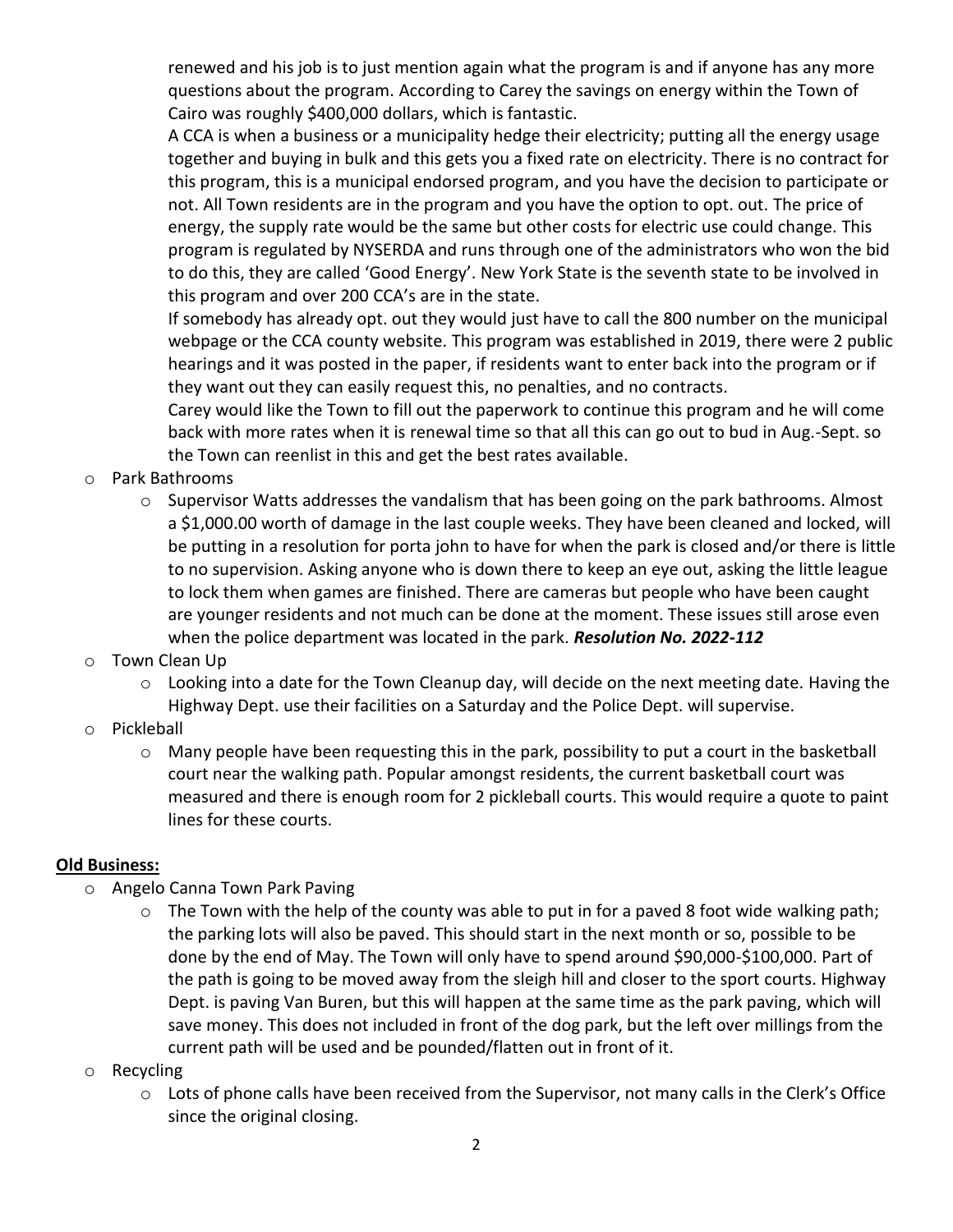Powers asks if Supervisor Watts reached out to the county about if the Town was going to be charged for the dumpster removal if trash was to be found in the recycling, this is the reason it was originally shut down. Powers believes this should not be reopened or shouldn't be reopened yet due to the fact that more money needs to be put into it, to be reopened. Watts did not get an answer from the County; Powers spoke with Templeton and Vosenburg. What the County is looking for from the Town is to have the recycling center fully secured, fully staffed when it is open and if the dumpsters need to be emptied it will cost the Town \$115.00 per ton. Watts said that he personally will take care of the charge, many residents are requesting it to be open again.

## *Resolution No. 2022-110*

- o Kenneth McMahon
	- o Powers spoke with a gentleman and was informed that if someone would like to get water from the creek that it is permissible as far as DEC is concerned; as long as they do not pump more than 100,000 gallons a day. The board came to a consensus along with the advice of Town Attorney that it was not a great idea, board will contact Mr. McMahon.

### **Correspondence:**

- o The Cullington's
	- o House across from the family dollar up the hill or end of Church Street across from the 911 center; this house has been vacant for two years and taxes have not been paid for 5 years as per Mrs. Cullington. They are concerned that the house and property pose health hazards with the amount of junk and garbage all over the property. Requesting someone go over there and try to get something started on resolving this issue. The gentleman's name who owns the property is named Preston Nickels.

Nothing has occurred yet, code and the police will have to go up and address this. Powers said he spoke with DEC and they took a ride to look and he stated that DEC didn't see any hazmat on the property leaching into the neighbors well. Definitely want to see it can get cleaned up. The owner died and there is squatter currently in the building. The town doesn't have the right to evict him, if taxes are not being paid or there is no next of kin, hopefully the county takes on the property and then sells it as a foreclosure, a new owner would be able to evict him. Nothing can be done until someone takes over the property to evict him.

- o Glens Falls House
	- o Liquor License 30 Day Waiver *Resolution No. 2022-107*
- o Department of Health
	- o 'The Department has an Administrative Tribunal hearing scheduled with the owner/operator of Acra Manor and their legal counsel on April 26<sup>th</sup> and 27<sup>th</sup> They have requested code enforcement to be a witness to testify about some photos of the property.
- o Cairo Rotary Club
	- $\circ$  'Our goal for this week is the cleanup and (maybe painting or other tasks as needed) in the Town Park for our Rotary Day or Service on 4/23. We have a group of volunteers, and are prepared to work from 1:00pm-4:00pm.' 'We also discussed the adoption of someplace in Town such as a section of road or the park that the club could keep cleaned up. Tree planting is another initiative this year, and we have some ideas there too.' Board discussed and had no problem with them doing this.
- o Rooster Complaint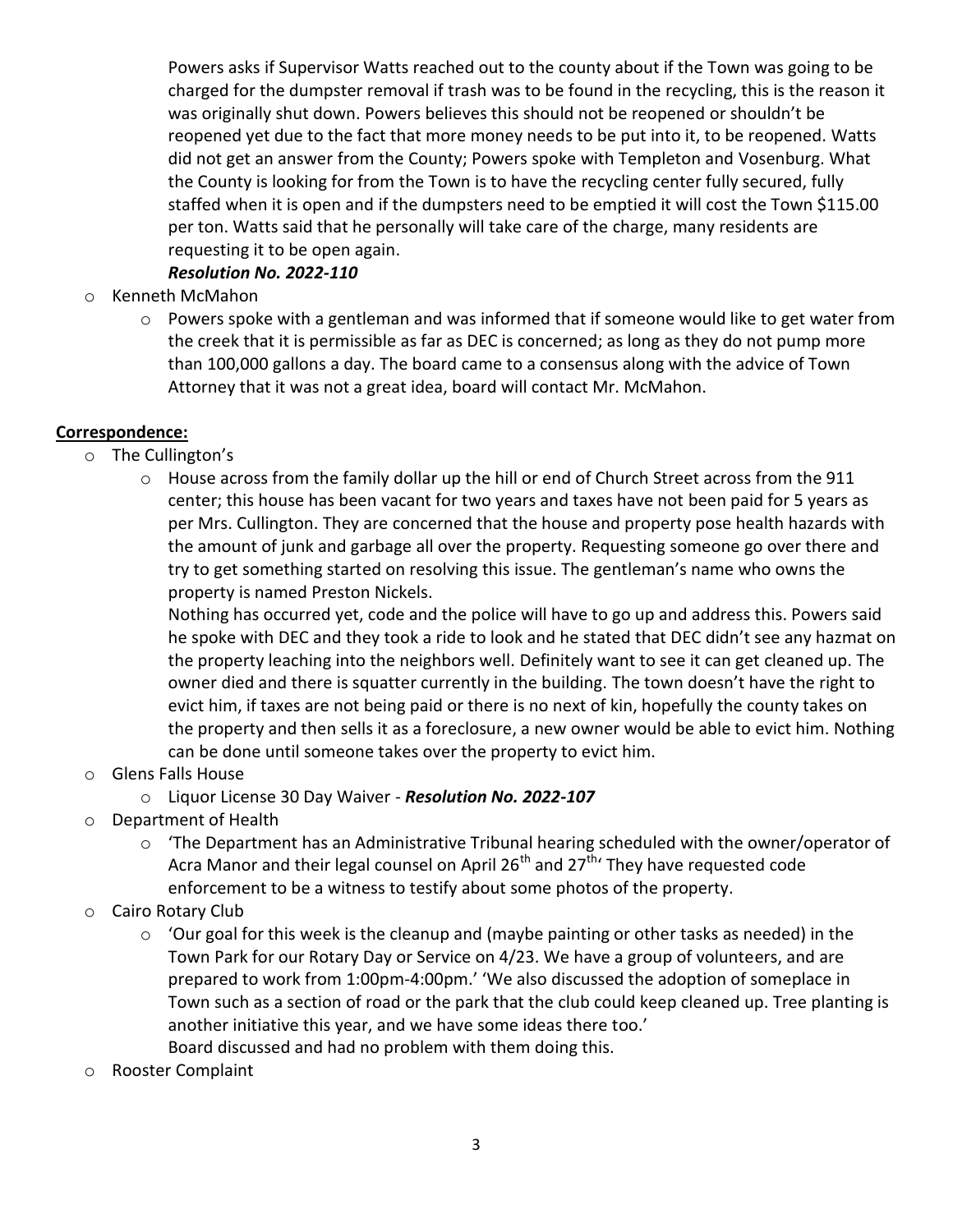- o Problem with a rooster in the South Cairo Development. Spoke with the attorney about this, this is considered a Civil Matter, Town doesn't have any say in what happens, will have to be taken to court
- o 5<sup>th</sup> Grade Class Park Request
	- $\circ$  'My name is Rachel Pollard. I teach 5<sup>th</sup> grade at Cairo-Durham Elementary School. I had a few questions regarding the use of the park. We are currently working with a group over at Mine Kill State Park. They provide educational science activities to students for free. The 5<sup>th</sup> grade team was hoping to use the pavilion and some area of the grounds for activities and a cook-out or bagged lunch meal. The providers at Mine Kill had asked if there is an area of freshwater (creek, stream, etc.) that the students could wade into look for different invertebrates and such. Is that something that is available on the grounds and possible for us to do? I look forward to hearing from you!'

Check to see if she filed out a use of the park request and a release waiver.

- o Dog Park Donation
	- $\circ$  'Before COVID struck, I created a committee within the Cairo Development Foundation. The purpose of the committee was to raise funds for the dog park, with the main interest being the construction of one or two structures to seat dog owners and protect them from the elements, particularly the sun in the summer.

Due to COVID, the committee was unable to complete their purpose and has been discontinued. However, we did collect some donations, before everything shut down. I would like to give the donations, totaling approx. \$400.00, to the Town of Cairo with the hope that the Town will put them towards the cost of a new structure, particularly in the small dog section, since the gazebo now provides some seating and shade in the large dog section. Arlene Maben'

Just needs to know who the check needs to be written out to, Watts will find that out.

# *Resolution No. 2022-087* **(AMENDED) "Approve Release of HUD Residential Rehabilitation Funds"**

Offered by Council Member Powers and NOT SECONDED.

**WHEREAS,** the Town of Cairo currently has \$61,860.60 in its possession from a HUD Residential Grant awarded to the Town, and

**WHEREAS,** the Town has authorized Delaware Engineering to act as the "Residential Specialist" to determine the appropriateness of various applications received for funding and

**WHEREAS,** Delaware Engineering has completed its review and assessment of the applications including feasibility studies submitted and determination of costs of necessary renovations under each such application.

**BE IT RESOLVED**, that the funds shall be disbursed, by an ACT of the Cairo Town Board majority, setting aside the terms and conditions of the grant as well as the recommendations of the residential specialist, Delaware Engineering, the board hereby awards:

- Emmy Cross (Latosa) \$5,930.30
- Mountainview Enterprises \$5,930.30
- Cairo Development Foundation \$50,000.00

# **BOARD DID NOT VOTE. MOTION DEFEATED**

\*\*All parties who received part of this grant are suing the town and none of the money has been disbursed from the grant. This is all with the attorneys and will move forward under them.

## *Resolution No. 2022-091* **"Receipt of Monthly Supervisor's Report"**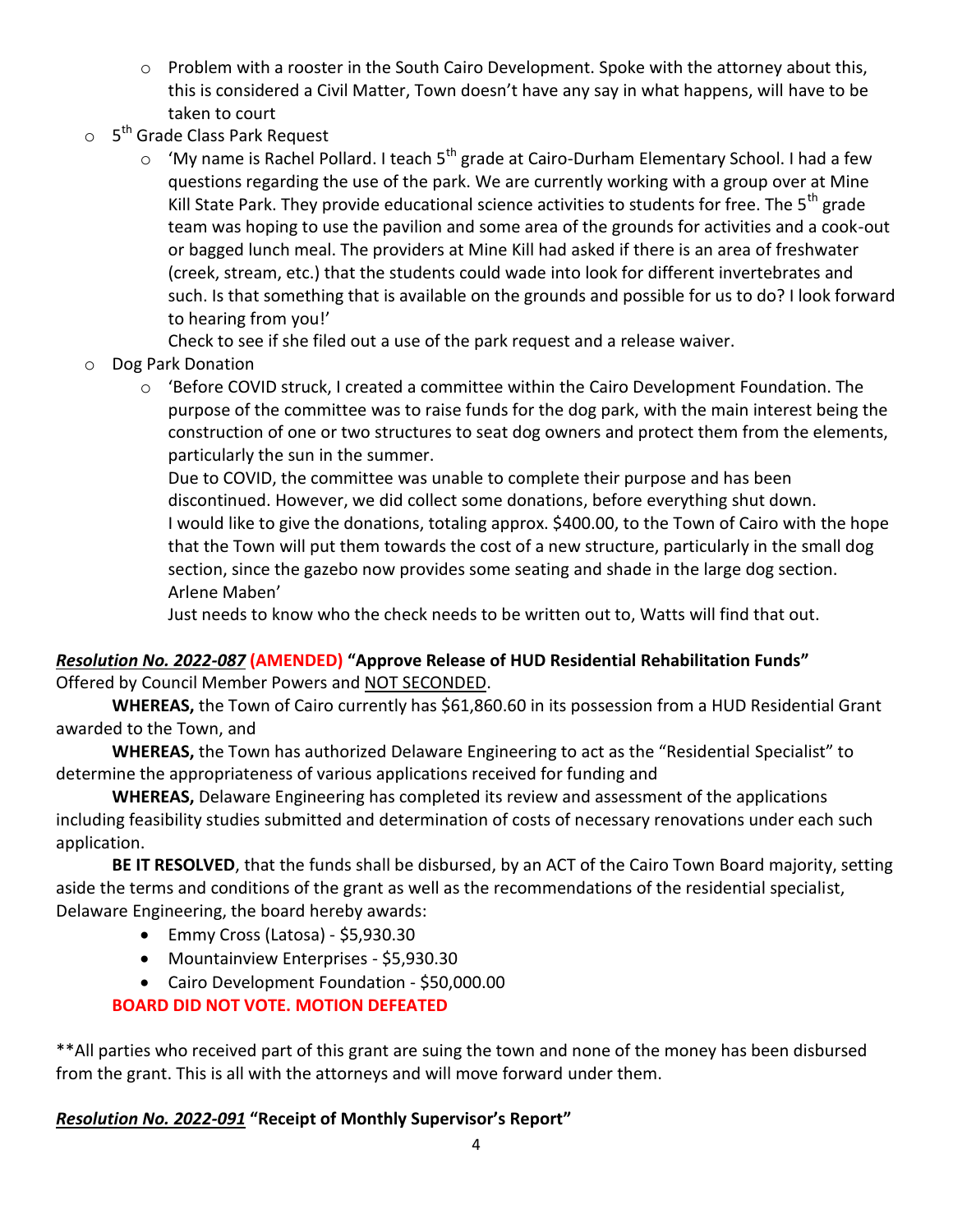Offered by Council Member Cords and seconded by Supervisor Watts.

**WHEREAS,** Town Law, Section 125 commands a detailed statement from the Supervisor's office to be rendered to the Town Board of all money received and disbursed and a copy filed in the office of the Town Clerk; therefore, be it

**BE IT RESOLVED**, that the Town Board Members accept the monthly Supervisor's Report for March.

*Supervisor Watts – Aye, Council Member Bogins – Aye, Council Member Cords – Aye, Council Member Flaherty – Aye, Council Member Powers – Aye. Motion Carried.*

### *Resolution No. 2022-103* **"Update for Supervisor Record of Activities and Days Worked"**

Offered by Council Member Bogins and seconded by Council Member Cords.

**WHEREAS,** Jason Watts, an Elected Official has submitted an updated Record of Activities to the Town Board for review for his position as Town of Cairo Supervisor for a three month period. Therefore;

**BE IT RESOLVED**, the Town Board does hereby accept the Record of Activities submitted as official duties of the Town of Cairo Supervisor and the updated Record of Activities result of 10.44 days worked per month.

*Supervisor Watts – Aye, Council Member Bogins – Aye, Council Member Cords – Aye, Council Member Flaherty – Aye, Council Member Powers – Aye. Motion Carried.*

## *Resolution No. 2022-104* **"Amend Employee Policy for Certain Employees Regarding Accumulation and Usage of Compensation Time"**

Offered by Supervisor Watts and seconded by Council Member Cords.

**WHEREAS,** the Town of Cairo wishes to provide guidelines for the accumulation and usage of comp time for the Town Assessor, Code Enforcement Officer and Bookkeeper.

**NOW THEREFORE BE IT RESOLVED**, that for the accumulation and usage of comp time for the Town Assessor, Code Enforcement Officer and Bookkeeper shall be as follows:

**Assessor:** Accumulation of up to 40 hours per year permitted, but accumulation is only permitted between April 1 and May 30 and must be utilized within the same calendar year.\*

**Code Enforcement Officer:** Accumulation of up to 40 hours per year permitted, but accumulation may only occur when CEO is responding to fire calls.\*

**Bookkeeper**: Accumulation of up to 40 hours per year permitted, but accumulation is only permitted during budget season and while working on external audits throughout the year and must be utilized within the same calendar year.\*

\* Comp time can only be used in 16-hour increments per payroll period-cannot all be taken at once. If comp time is not used it will be paid out (at regular pay not overtime pay) by the end of the year and cannot carry over to the next year.

*Supervisor Watts – Aye, Council Member Bogins – Aye, Council Member Cords – Aye, Council Member Flaherty – Aye, Council Member Powers – Aye. Motion Carried.*

# *Resolution No. 2022-105* **"Request DOT Traffic Survey for the Corners of Sandy Plains and Ira Vail Road"**

Offered by Council Member Powers and seconded by Council Member Cords.

**WHEREAS,** the Town Board of the Town Of Cairo has received complaints from residents concerned about excessive speed and unsafe travel along town, county and state highways within the town and,

**WHEREAS,** the New York State Department of Transportation has jurisdiction over traffic regulations on town, county and state highways and,

**WHEREAS,** there is only a 2 way stop at the corners of Ira Vail and Sandy Plains Road where serious accidents have occurred. Therefore;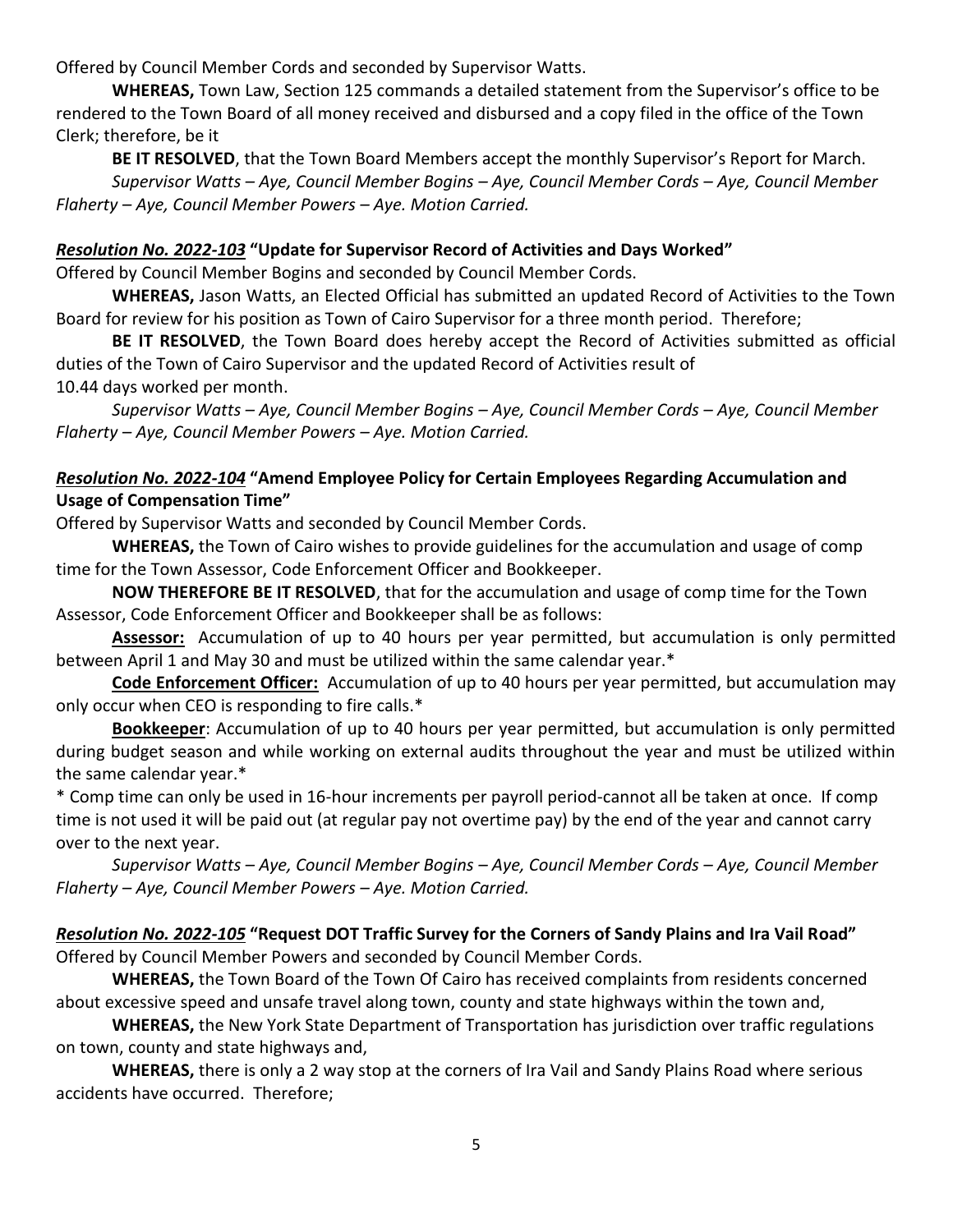**BE IT RESOLVED** that the Town Board of the Town of Cairo does hereby request that the NYS DOT conduct traffic surveys of both Sandy Plains Road and Ira Vail Road at that 4 corner location to facilitate the placement of 2 additional stop signs.

*Supervisor Watts – Aye, Council Member Bogins – Aye, Council Member Cords – Aye, Council Member Flaherty – Aye, Council Member Powers – Aye. Motion Carried.*

#### *Resolution No. 2022-106* **"Court Justice Record of Activities and Days Worked"**

Offered by Supervisor Watts and seconded by Council Member Cords.

**WHEREAS,** Joan VanDenburgh, an Elected Official has submitted a Record of Activities to the Town Board for review for her position as Town of Cairo Court Justice for a three month period. Therefore;

**BE IT RESOLVED**, the Town Board does hereby accept the Record of Activities submitted as official duties of the Town of Cairo Court Justice and the Record of Activities result of 3.12 days worked per month.

*Supervisor Watts – Aye, Council Member Bogins – Aye, Council Member Cords – Aye, Council Member Flaherty – Aye, Council Member Powers – Aye. Motion Carried.*

### *Resolution No. 2022-107* **"Agreeing to Waive 30-Day waiting period for State Liquor Authority License for Glens Falls House, Picco Hospitality Group"**

Offered by Council Member Cords and seconded by Council Member Bogins.

**WHEREAS**, in accordance with the New York State Liquor Authority application process an applicant is required to submit a notice to the municipality in which it will be located at least 30 days prior to the issuance of such License, and

**WHEREAS**, the Glens Falls House located at 210 Winter Clove Road, Round Top has requested that such 30-day waiting period be waived; now therefore,

**BE IT RESOLVED**, that the Town Clerk is hereby authorized to attach a certified copy of this resolution to the SLA (Standardized Notice Form for providing 30-Day Advanced Notice to a Local Municipality or Community Board) and forward same to the applicant and/or NY State Liquor Authority.

*Supervisor Watts – Aye, Council Member Bogins – Aye, Council Member Cords – Aye, Council Member Flaherty – Aye, Council Member Powers – Aye. Motion Carried.*

## *Resolution No. 2022-108* **"A resolution authorizing the implementation and funding in the first instance 100% of the federal-aid and State "Marchiselli" Program-aid eligible costs, of a transportation federal-aid project and appropriating funds therefore"**

Offered by Council Member Cords and seconded by Supervisor Watts.

**WHEREAS,** a Project, TAP/CMAQ, Multi Use Pathway & Sidewalk project, Town s of Cairo and Greenville, Greene County. P.I.N. 1760.85 (the "Project") is eligible for funding under Title 23 U.S. Code, as amended, that calls for the apportionment of the costs such program to be borne at the ratio of 80% Federal funds

**WHEREAS,** the Town of Cairo desires to advance the Project by making a commitment of 100% of the non-federal share of the costs of Design and Construction, C/I,

**NOW, THEREFORE,** the Town Board duly convened does hereby

**RESOLVED,** that the Town Board hereby approves the above-subject project; and it is hereby further

**RESOLVED,** that the Town Board hereby authorizes the Town of Cairo to pay in the first instance 100% of the federal and non-federal share of the cost of Design and Construction, C/I, work for the Project or portions thereof; and it is further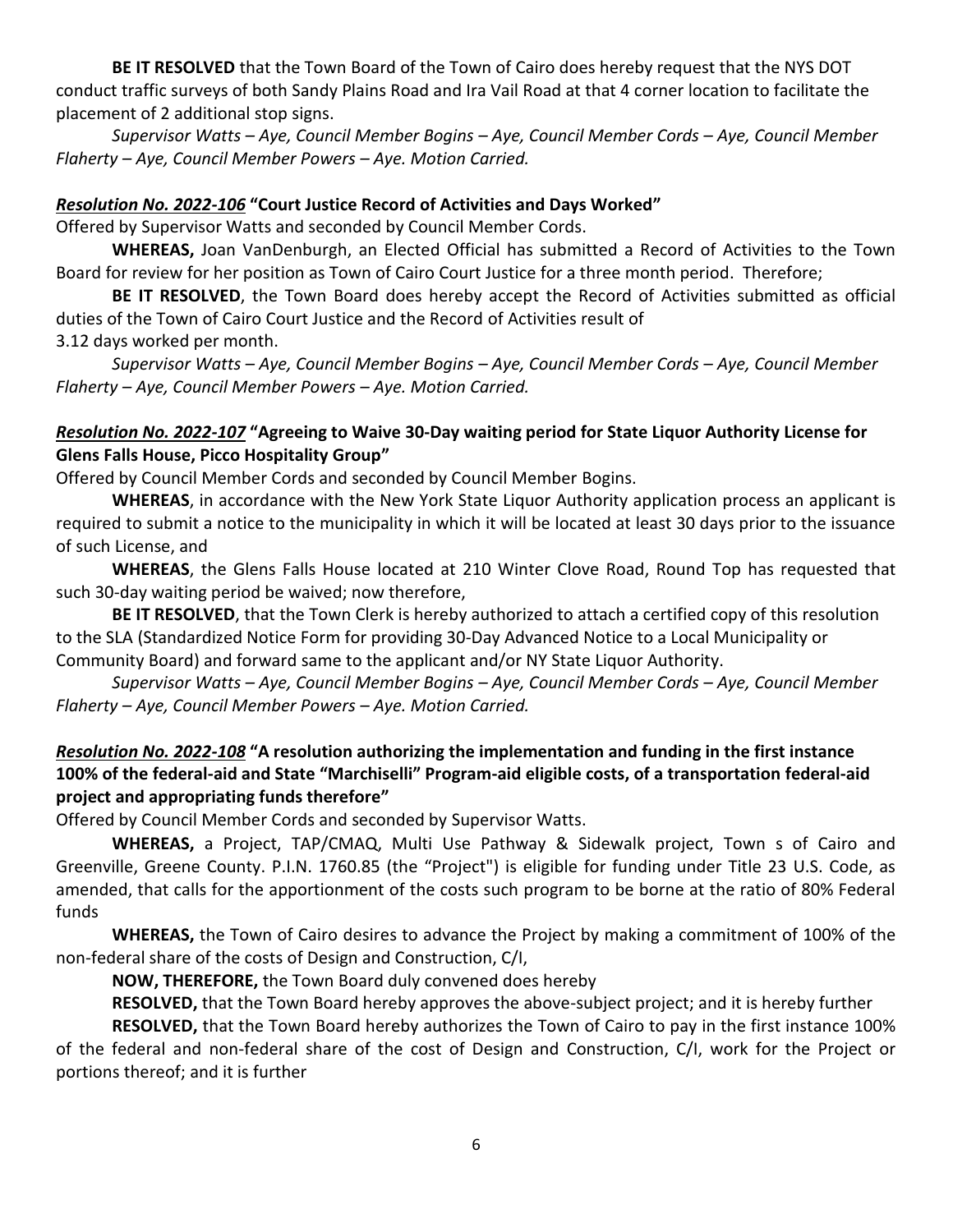**RESOLVED,** that the sum of \$1,430,960.00 has hereby been appropriated from Capital Sidewalks (HS Fund) and made available to cover the cost of participation in the Design, Construction, and C/I phases of the Project; and it is further

**RESOLVED,** that the sum of an additional \$63,435.00 of 100% state funds is hereby appropriated from Capital Sidewalks (HS Fund) and made available to cover the cost of participation in the Construction and C/I phases of the Project; and it is further

**RESOLVED,** that in the event the full federal and non-federal share costs of the project exceeds the amount appropriated above, the Cairo Town Board shall convene as soon as possible to appropriate said excess amount immediately upon the notification by the New York State Department of Transportation thereof, and it is further

**RESOLVED,** that the Town Board of the Town of Cairo be and is hereby authorized to execute all necessary Agreements, certifications or reimbursement requests for Federal Aid and/or Marchiselli Aid on behalf of the Town of Cairo with the New York State Department of Transportation in connection with the advancement or approval of the Project and providing for the administration of the Project and the municipality's first instance funding of project costs and permanent funding of the local share of federal-aid and state-aid eligible Project costs and all Project costs within appropriations therefore that are not so eligible, and it is further

**RESOLVED,** that a certified copy of this resolution be filed with the New York State Commissioner of Transportation by attaching it to any necessary Agreement in connection with the Project and it is further

**RESOLVED,** this Resolution shall take effect immediately

*Supervisor Watts – Aye, Council Member Bogins – Aye, Council Member Cords – Aye, Council Member Flaherty – Aye, Council Member Powers – Aye. Motion Carried.*

## *Resolution No. 2022-109* **"Authorize Town Clerk to Attend Association of Town Clerk's Conference, April 24th -27th"**

Offered by Supervisor Watts and seconded by Council Member Powers.

**WHEREAS**, the annual New York State Town Clerk's Association will be holding their annual meeting in Albany from April 24<sup>th</sup> through April 27<sup>th</sup>, 2022, and

**WHEREAS**, this conference is specifically designed for the continuing education and professional growth of Town Clerks, and

**WHEREAS,** the Town Clerk would benefit from the shared knowledge, networking and latest information available as will be shared by State Agencies at the Conference, now therefore

**BE IT RESOLVED**, that the Town Board does authorize the Town Clerk, Kayla McAlister, to attend the 40<sup>th</sup> Annual Town Clerk's Conference in Albany, New York. The total cost for the three day commuter plan with meals is \$304.00.

*Supervisor Watts – Aye, Council Member Bogins – Aye, Council Member Cords – Aye, Council Member Flaherty – Aye, Council Member Powers – Aye. Motion Carried.*

#### *Resolution No. 2022-110* **"Opening of Recycling Center"**

Offered by Supervisor Watts and seconded by Council Member Cords.

**WHEREAS**, in resolution # 2020-162 it determined an effective closing date for the Town of Cairo Recycling Center as October 31, 2020.

**WHEREAS**, resolution #2022-094 to hire a full time Park employee was passed allowing an additional employee to be able to staff the recycling center.

**BE IT RESOLVED**, that the Cairo Town Board does hereby re-open the Town of Cairo Recycling Center with the following days and times: TBD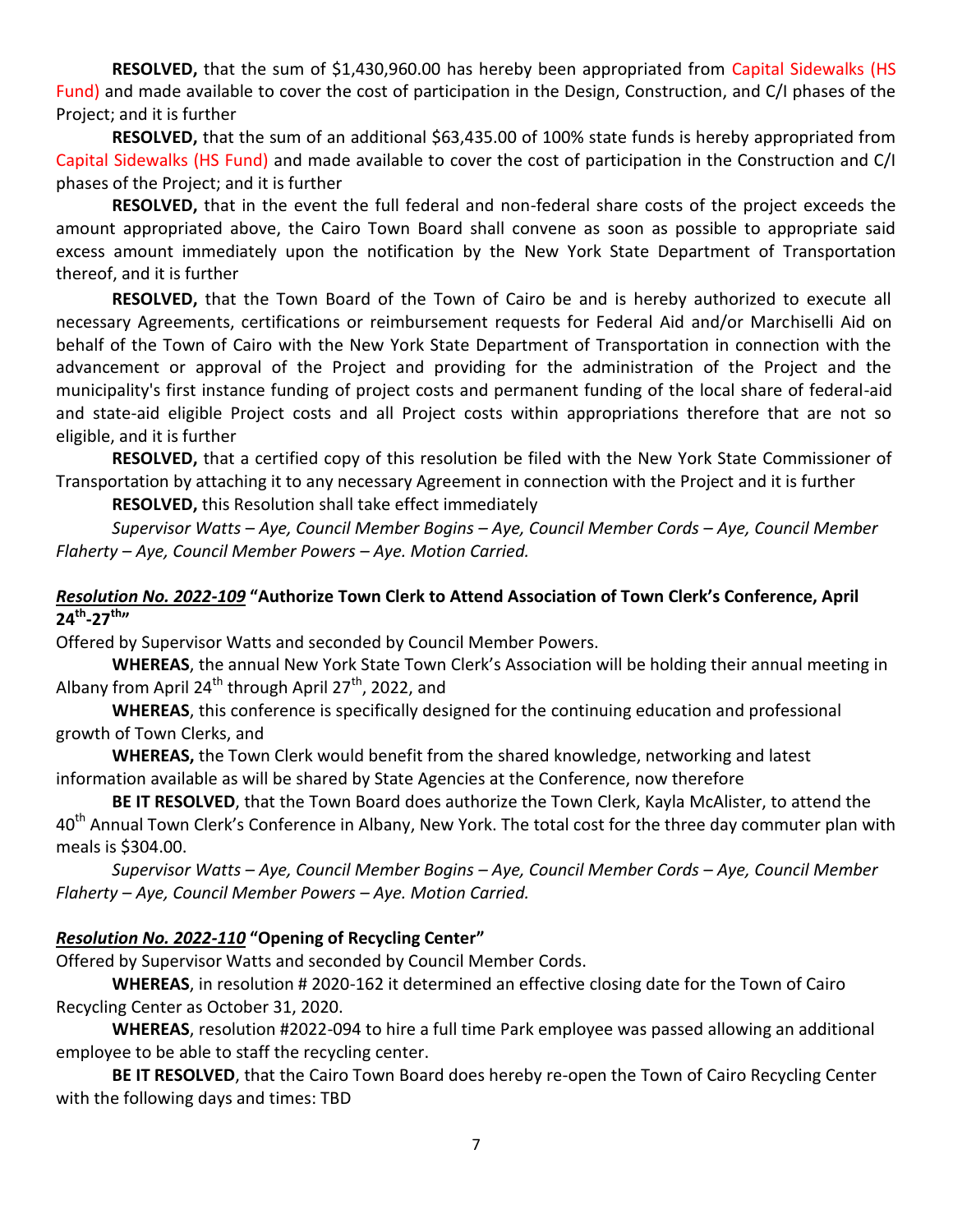*Supervisor Watts – Aye, Council Member Bogins – Aye, Council Member Cords – Aye, Council Member Flaherty – Aye, Council Member Powers – Nay. Motion Carried.*

### *Resolution No. 2022-111* **"Approve Town Park Paving Expenditure"**

Offered by Council Member Cords and seconded by Council Member Bogins.

**WHEREAS,** Greene County has submitted quotes for paving the walking path at the Angelo Canna Town Park.

**BE IT RESOLVED**, that the Cairo Town Board does hereby approve the Asphalt Quick Quote BID for the Angelo Canna Town Park walking path in an amount not to exceed \$100,000.00.

*Supervisor Watts – Aye, Council Member Bogins – Aye, Council Member Cords – Aye, Council Member Flaherty – Aye, Council Member Powers – Aye. Motion Carried.*

### *Resolution No. 2022-112* **"Highway Superintendent Record of Activities"**

Offered by Council Member Powers and seconded by Council Member Cords.

**WHEREAS,** Art Evans, an Elected Official has submitted a Record of Activities to the Town Board for review for his position as Town of Cairo Highway Superintendent for a three month period. Therefore;

**BE IT RESOLVED**, the Town Board does hereby accept the Record of Activities submitted as official duties of the Town of Superintendent of Highways and the Record of Activities result of Full time days worked per month.

*Supervisor Watts – Aye, Council Member Bogins – Aye, Council Member Cords – Aye, Council Member Flaherty – Aye, Council Member Powers – Aye. Motion Carried.*

### *Resolution No. 2022-112* **"Big Top Portable Handicap Toilet Rental Agreement"**

Offered by Council Member Cords and seconded by Council Member Bogins.

**WHEREAS**, there has been numerous vandalism incidents at the Angelo Canna Town Park bathrooms.

**WHEREAS,** the bathrooms at the Angelo Canna Town Park will be locked except for during the working hours of the Parks staff. Keys will be handed out to those that run the local teams (i.e. Little League). Therefore;

**BE IT RESOLVED**, that the Town Board does hereby authorize the annual rental of a Handicap Port-O-Let from Big Top at the cost of \$2,535.

*Supervisor Watts – Aye, Council Member Bogins – Aye, Council Member Cords – Aye, Council Member Flaherty – Aye, Council Member Powers – Aye. Motion Carried.*

\*\*Cords asks if COVID money can be used for this purchase, Watts says some was used for the repairs of the bathrooms that were vandalized not sure about the port-o-let, will have to look into it.

\*\*Someone asks for more visible cameras, but many are on the poles. Maybe a sign that says bathrooms are under surveillance.

## **Public Comments:**

\*\*Marc Gorelick asked about the nickel social for the friends of the library request last meeting. Cords stated that they just need a certificate of insurance for use of the building, Cords will contact the Town insurance to see what needs to be done. Board does not have a problem with them using the community building.

#### *Enter Executive Session @ 8:00PM*

Offered by Council Member Cords and seconded by Council Member Flaherty.